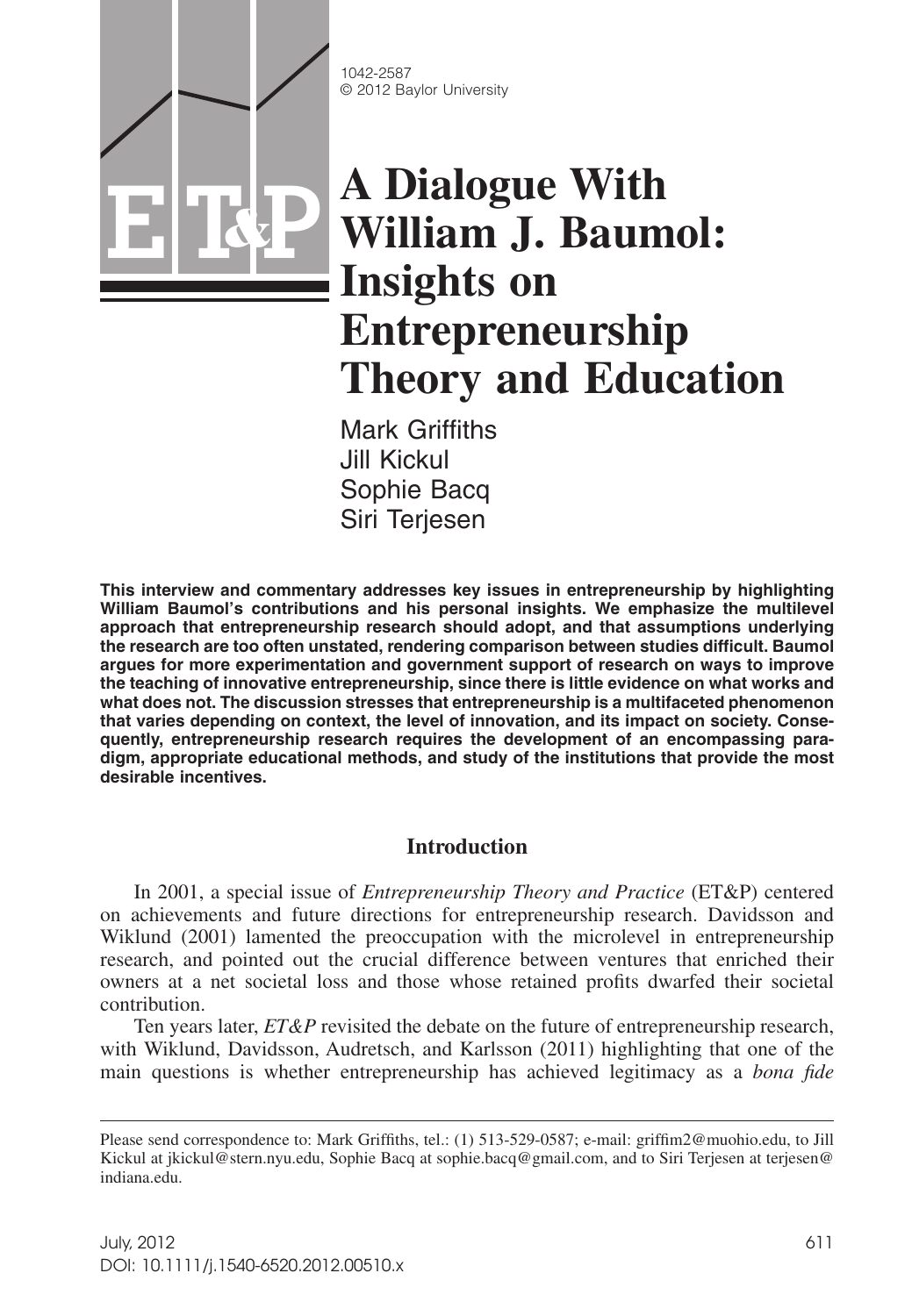separate and individual field, or is a topic of research in the more traditional fields. In that issue, Sarasvathy and Venkataraman (2011), Shepherd and Patzelt (2011), and McMullen (2011) all emphasized entrepreneurship as a force for creating "a better world." Given the emerging and burgeoning strands of research on social entrepreneurship (Austin, Stevenson, & Wei-Skillern, 2006; Mair & Marti, 2006) and institutional entrepreneurship (Greenwood & Suddaby, 2006; Maguire, Hardy, & Lawrence, 2004), one could argue that entrepreneurship is no longer a "hodgepodge" (Shane & Venkataraman, 2000, p. 217) synonymous with new, small, or owner-managed firms.

Nonetheless, one of the key concerns with entrepreneurship is that well-known problems in the discipline remain unaddressed. Despite Low and MacMillan's (1988) call for multilevel approaches, we see little progress on this front. Similarly, the authors' advice for entrepreneurship scholars that "[t]he field will be better served in the future if the issue of theoretical perspective is addressed directly and unstated assumptions avoided" seems to have been largely ignored.

That said, our intention is not to scrupulously review what has been or is being done in the field, and point out where we have failed. Instead, we address several key issues that, we believe, will help the field move from a single-lens study of the phenomenon toward multilevel analyses and multidisciplinary approaches.

We do so by reviewing some of the major themes in the works of William Baumol as they relate to entrepreneurship research. We interviewed Baumol over a period of several months, which provided the opportunity for many interactions and discussions of many of his contributions, often seminal (see Silva & Teixeira, 2008; Terjesen, Hessels, & Li, 2011) to the field of economics, entrepreneurship, and innovation.

Our interview focuses on Baumol's interpretation of entrepreneurship and innovation, and on key issues relating to the maturing field of entrepreneurship. In particular, we first discuss the definition of entrepreneurship and how the behavioral approach to entrepreneurship tends to view it from a single perspective. We learn from Baumol how replicative entrepreneurship differs from innovative entrepreneurial activities, and how entrepreneurship can be productive as well as unproductive. Baumol (1968) notes that replicative entrepreneurs tend to create more new businesses like those they see around them, while truly innovative entrepreneurs create new products and services, and change the very nature of the market. Haltiwanger, Jarmin, and Miranda (2010) discuss the contribution of these innovative entrepreneurs to the dynamism and growth of the economy, but conclude that research on such firms is hampered by the lack of data sets large enough to capture these rare and currently unpredictable, but important, start-ups. Again, such issues are often ignored in the current literature where entrepreneurship is synonymous with selfemployment or the operation of any small business. Such important distinctions imply that the context in which entrepreneurial behavior is embedded cannot be ignored. This is the topic of the second section. In line with Welter's (2011) recent call for a contextualized view of entrepreneurship, we stress the importance of context to move the field forward. We also believe that the role of small and medium-sized enterprises and entrepreneurship in society deserves more attention, "rather than merely advocating them and the policy measures taken when supporting and/or developing the small business sector" (Blackburn & Kovalainen, 2009). We then asked Baumol about the positive and negative roles of entrepreneurship on society, going back to Schumpeter's (1911) concept of "creative destruction" and evaluating the potential of social entrepreneurship. Next, we highlight the importance of education in fostering innovative entrepreneurship, and gather Baumol's thoughts on how the peculiarities of entrepreneurship necessitate specific methods of teaching. Finally, we address emergent issues in entrepreneurship and elaborate on potential research opportunities.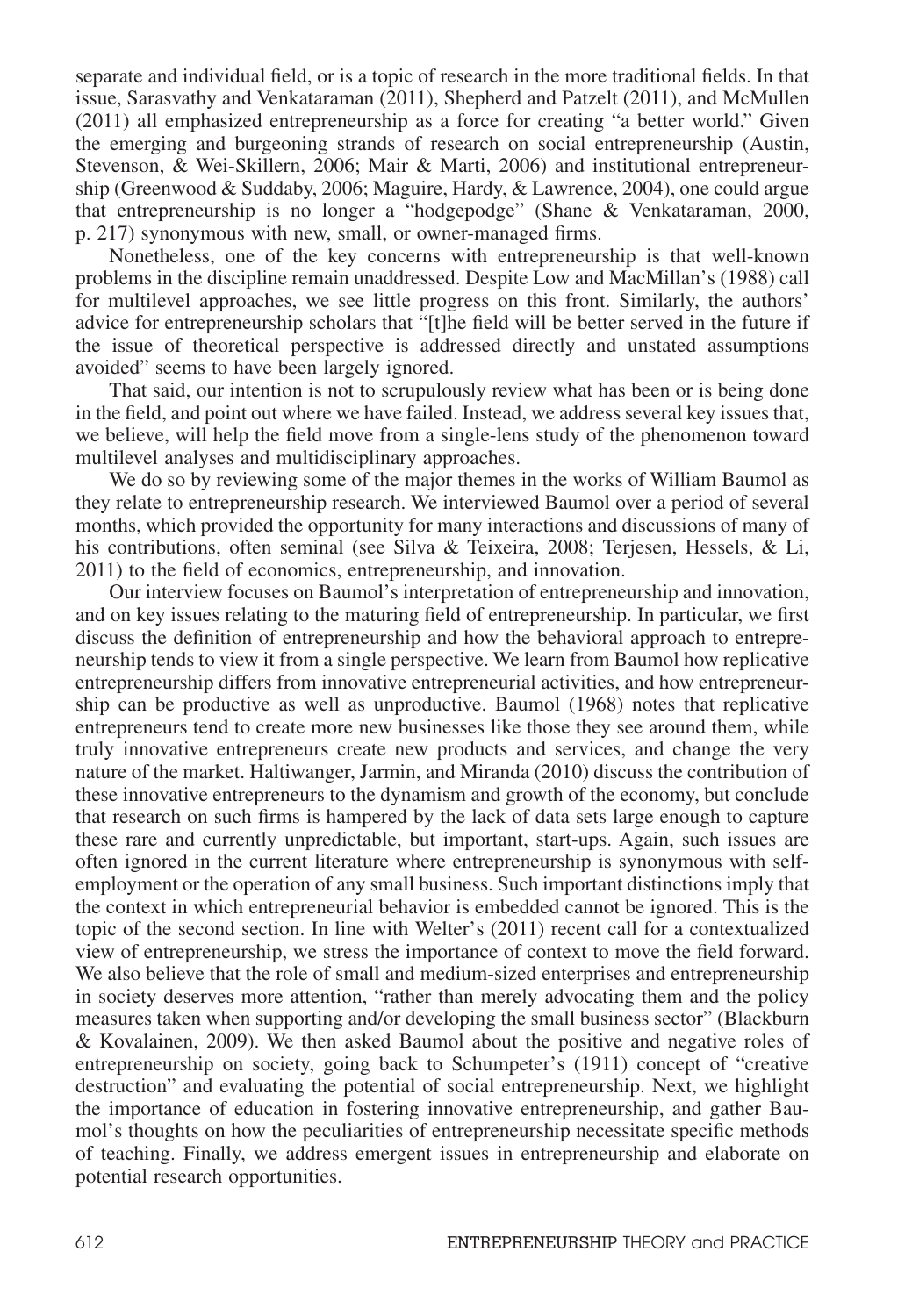*William Baumol was born on February 26, 1922 in what is now Fort Apache in South Bronx in New York City. He received his Bachelor of Social Science degree from the College of the City of New York in 1942 and his Doctor of Philosophy from the University of London in 1949. He has been a professor at New York University (NYU) since 1971. Previously, he researched and taught at Princeton University for 43 years, where he is now professor emeritus and a senior research economist. In 2003, Baumol received the Global Award for Entrepreneurship Research (Swedish Entrepreneurship Forum) for his persistent effort to give the entrepreneur a key role in mainstream economic theory, his theoretical and empirical studies of the nature of entrepreneurship, and his analysis of the importance of institutions and incentives for the allocation of entrepreneurship effort. His honors and awards include 11 honorary degrees and membership in the U.S. National Academy of Sciences, the American Philosophical Society, and the British Academy. In 2005, Baumol was awarded the Antonio Feltrinelli International Prize. The award is decided and governed by the Academia Nazionale dei Lincei, the oldest academic honorary society in the world, an institution founded in 1604 and of which Galileo Galilei was one of the founders. He is the past president of the American Economic Association, the Association of Environmental and Resource Economists, the Eastern Economic Association, and the Atlantic Economic Society. Baumol is the author of more than 45 books and over 500 articles published in professional journals.*<sup>1</sup>

#### **What is Entrepreneurship?**

One of the leading definitions of entrepreneurship is "the creation of organizations. What differentiates entrepreneurs from non-entrepreneurs is that entrepreneurs create organizations while non-entrepreneurs do not" (Gartner, 1988, p. 47). Policy makers, media, and practitioners increasingly recognize the value of entrepreneurship to economic growth but fail to distinguish among different types of entrepreneurship. This approach is characteristic of the behavioral approach to the study of entrepreneurship that views all entrepreneurship as essentially the same activity. We posed a series of questions to William Baumol:

**Politicians continually praise small businesses and entrepreneurship as the "engine of growth" but are usually referring to employment issues. Could you expound on the crucial differences you see between "innovative" entrepreneurs and "replicative" entrepreneurs, and how they contribute to economic growth? What distinction do you make between invention and innovation?**

*Most entrepreneurs are replicative. They open a conventional small shop or a little workshop often because they are unable to find employment elsewhere. They are important in helping to combat poverty, but unlike the innovative entrepreneurs, who can be considered salesmen of new products and new productive techniques, the replicative entrepreneurs, with their conventional activities, contribute little to industrial revolutions and the consequent explosions in economic growth.*

*Invention means what we all think it means. Innovation is the whole process: the birth of the idea, the creation of the object, making sure that it is sold through a business, making sure that it is manufactured. So the whole process, from the beginning of the idea to its use in the market place, is all part of innovation.*

**You often speak of "productive" and "unproductive" entrepreneurship. Many readers of this interview may not be familiar with the idea of "unproductive"**

<sup>1.</sup> For a more extensive biography of William Baumol, please see, for instance, Krueger (2001).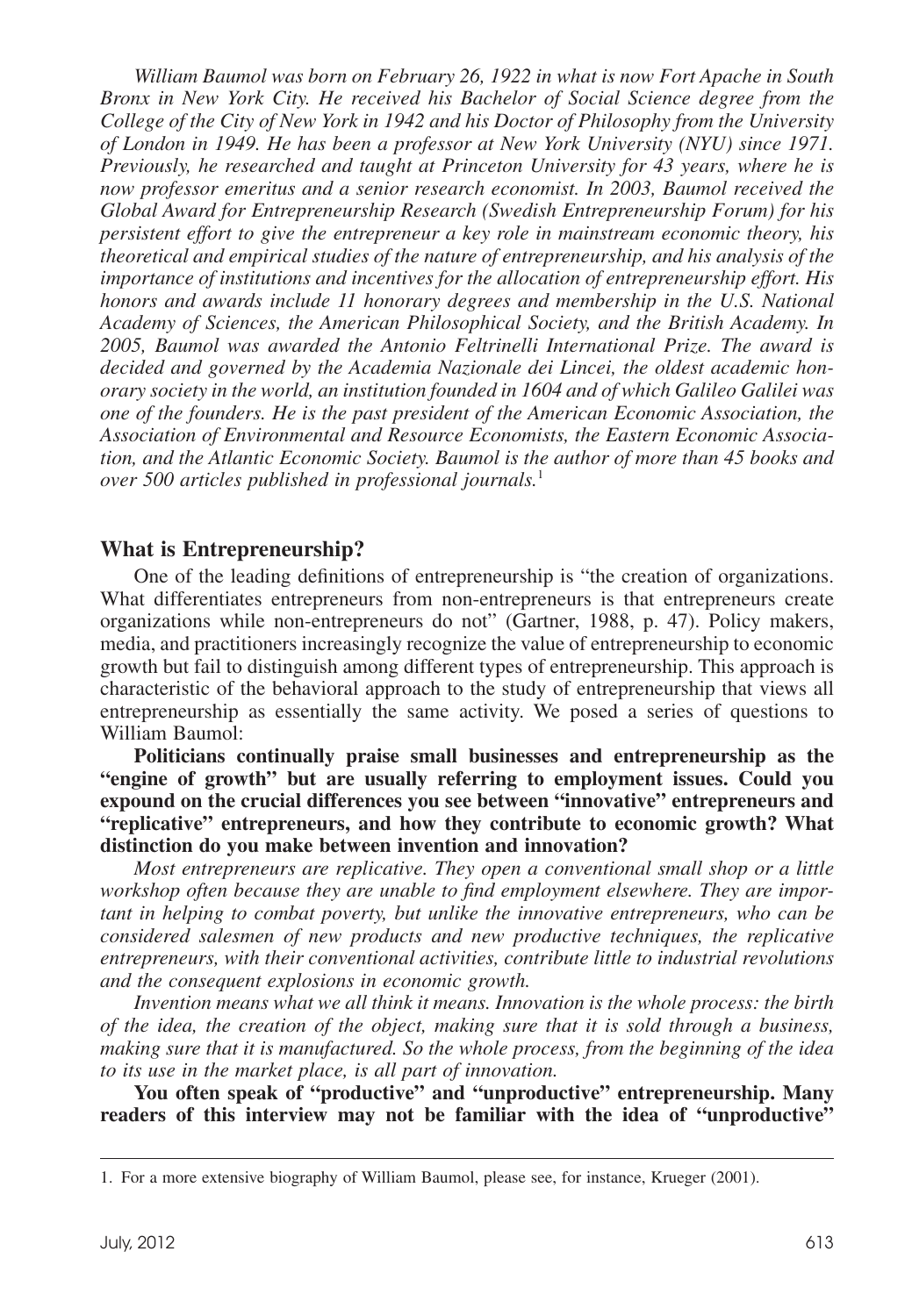**entrepreneurship. Would you define this more definitely and distinguish it from productive entrepreneurship? (How would they recognize it, if they saw it?) Do you see "unproductive" entrepreneurship as becoming more or less prevalent?**

*Oh, it is easy! Mister Gambino* [Carlo Gambino, head of one of the "Five Families" that controlled organized crime in New York City in the 1960s and 1970s] *was surely an entrepreneur and so is the head of a private army in Afghanistan. They have innovative strategies, they have accumulated wealth, they put their inventions to use, and the world would be much better off without them! So there is nothing necessarily virtuous about being an inventor; it is about what you invent.*

*Unfortunately, throughout the world there seems to be little sign of decrease in corruption in the public sector. Phenomena such as the terrible drug war in Mexico, governmental controls seized by military juntas, takeovers by self-serving dictators, and other such phenomena are encountered all too frequently. I see little reason to believe that such unproductive and destructive entrepreneurial activities are in decline.*

**Your paper "Productive, Unproductive, and Destructive Entrepreneurship" is the most cited work in comparative international entrepreneurship—that is, research that compares entrepreneurial activity in two or more countries. Can you comment generally on your observations about how entrepreneurial activity varies across countries? Do you consider this field of study critical?**

*Yes, the differences among the countries in this arena go far to explain the regrettable lags in raising of standards of living in much of Africa and other economic laggards. One of their major distinctions is the far more important role of corruption as primary means for adding to one's income. Obviously, this can act as a deterrent to productivity growth by diverting the efforts of many of those capable of promoting it.*

#### **Entrepreneurship in Context**

The majority of recent entrepreneurship research focuses on the lone entrepreneur and his/her entrepreneurial activities, as well as orientation. Early entrepreneurship research utilized psychological attribute models, which are now considered limited and unproven (Zachary & Mishra, 2011). However, rational economic models that assume a social vacuum are also now deemed inaccurate. Opportunity recognition and exploitation have been posited at the unique core of entrepreneurial activities to an extreme (e.g., Davidsson, 2009; Shane & Venkataraman, 2000) that may cripple the field of inquiry (Zachary  $\&$ Mishra, 2010).

In his recent book, *The Microtheory of Innovative Entrepreneurship* (2010), Baumol identifies the four basic economic foundations for a successful entrepreneurial economy: (1) it must be relatively easy to form a business, (2) institutions must reward socially useful entrepreneurial activity (i.e., the need for property and contract rights), (3) government institutions must discourage activity that divides the economic pie rather than increase its size, and (4) government institutions must ensure that winning entrepreneurs and larger established companies have incentives to innovate and grow. Importantly, Baumol, Litan, and Schramm (2007) distinguish four basic types of capitalism—a point generally overlooked in most entrepreneurial studies. This issue is crucial to understanding the incentives in place that will lead to entrepreneurship: (1) state-guided capitalism in which government tries to guide the market, (2) oligarchic capitalism in which the bulk of power and wealth is held by a small group of individuals and families, (3) big-firm capitalism in which the most significant activities are carried out by established giant enterprises, and (4) entrepreneurial capitalism in which a significant role is played by small, innovative firms. This diversity is generally overlooked in entrepreneurial studies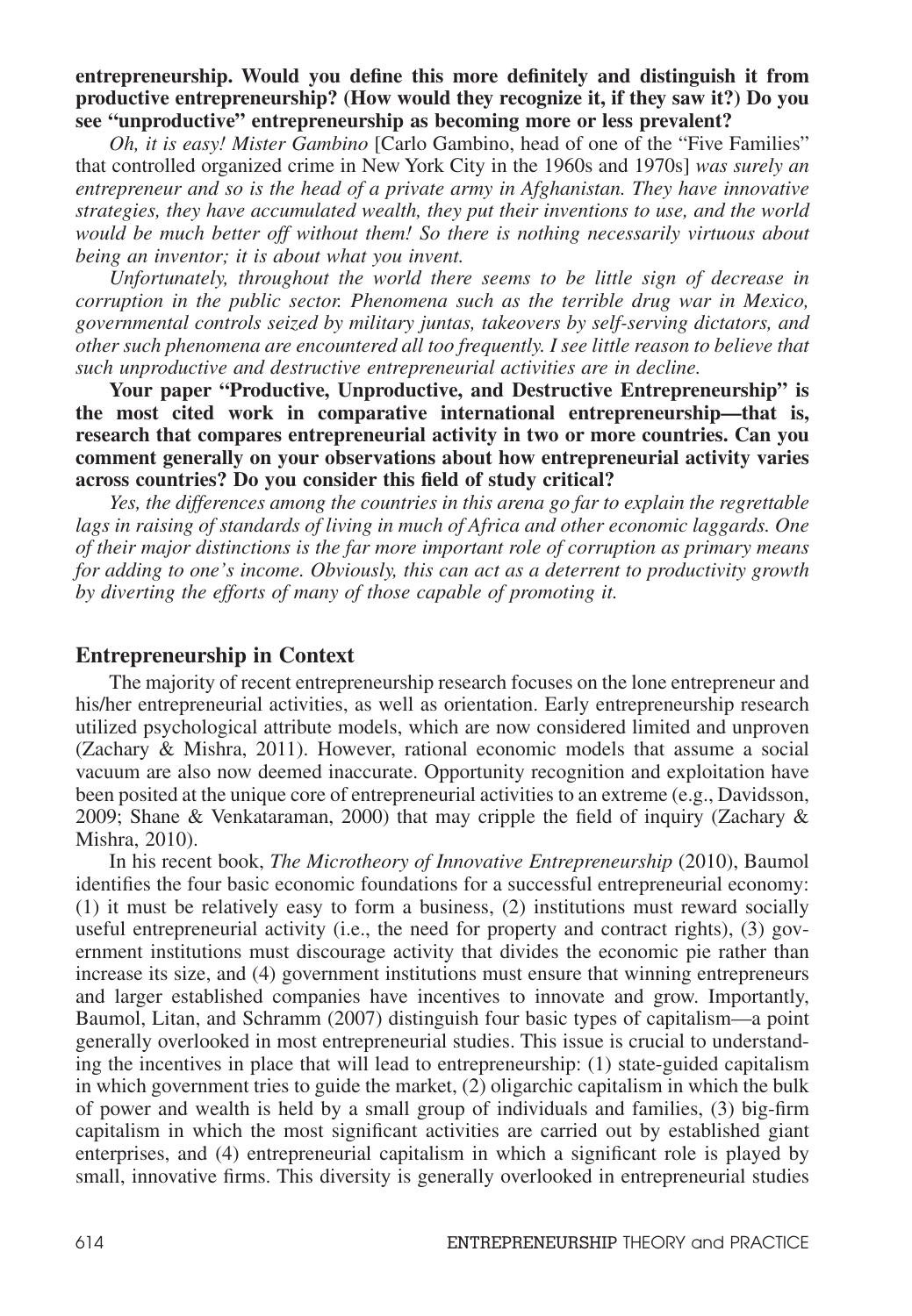but critical for understanding the incentives in place that will lead to entrepreneurship. To emphasize this point, we asked Baumol:

**In** *Good Capitalism, Bad Capitalism* **you remark on the importance of a properly constructed social safety net because radical change is so disruptive. At the same time, you emphasize the context and point to societies where individuals may be too comfortable—Western Europe—where people may be reluctant to take on the inherent risks in entrepreneurship. In your view, what are the elements of a properly designed social safety net that would encourage/support innovative entrepreneurial activity?**

*I am not qualified to talk about safety nets in general, but for the encouragement of innovative entrepreneurship, two things are clearly desirable. The first entails generous terms for bankruptcy because innovative entrepreneurship entails enormous risk for the individual investor and inventor, even though the activity as a whole has provided enormous benefits to society with some considerable degree of certainty. The second measure I consider essential is a change in the terms of job tenure that are widespread in Europe. If an individual leaves his or her job to promote an invention then, if other workers receive tenure in their jobs, the innovator should not be deprived of such a safety net. Deprivation of such protection surely discourages the risk taking that is inescapable in the innovation process.*

#### **Understanding the Role of Entrepreneurship in Society**

Baumol's book, *The Microtheory of Innovative Entrepreneurship* (2010), extensively addresses the role of innovative entrepreneurs in macroeconomic theory. He first formalizes the basic Schumpeterian model which analyses how the prices of the final products created or marketed by innovative entrepreneurs are determined. This, in turn, provides an important welfare analysis and points to a much more significant result: recognition of innovative entrepreneurs' important role in launching and sustaining the historically unparalleled economic growth of the past several centuries. Baumol's model emphasizes the role of price; however, this does not imply that price, or any other single influence, is of unique importance. Rather, he shows that the theory of entrepreneurship can be fitted easily in with those of land, labor, and capital—all of which are centered on the theory of price. Baumol contends that the absence of a formal price theory in the entrepreneurial arena kept the entrepreneur out of the key beginning chapters of elementary economics textbooks. We asked him about aspects of Schumpeter's arguments that are more familiar to entrepreneurship than economics researchers:

**Many of the readers of this interview may not be familiar with the idea of negative economic profits to the entrepreneur but they are likely familiar with Schumpeter's arguments for positive economic profits. Can you expound on why you and others hold that the returns to innovation are low or negative?**

*This is based on real evidence. There have been surveys of people who devoted themselves to innovative entrepreneurship, and it was found that an amazing percentage of their ideas never went to market, but of those that got to market, a large percentage lost money. There were a few breakthroughs that made billionaires, but the point is: When you enter such a field, you are not guaranteed that you will be that one! It is a business in which one risks huge losses, there is lots of evidence for this.*

**Why is that so? Is it because there is no demand?**

*No. It is because inventions are things that, by definition, have never been tried out before. If it has been done before, by definition, it is not an invention. So, you are dancing with the unknown. Furthermore, the evidence, according to the noted economist William*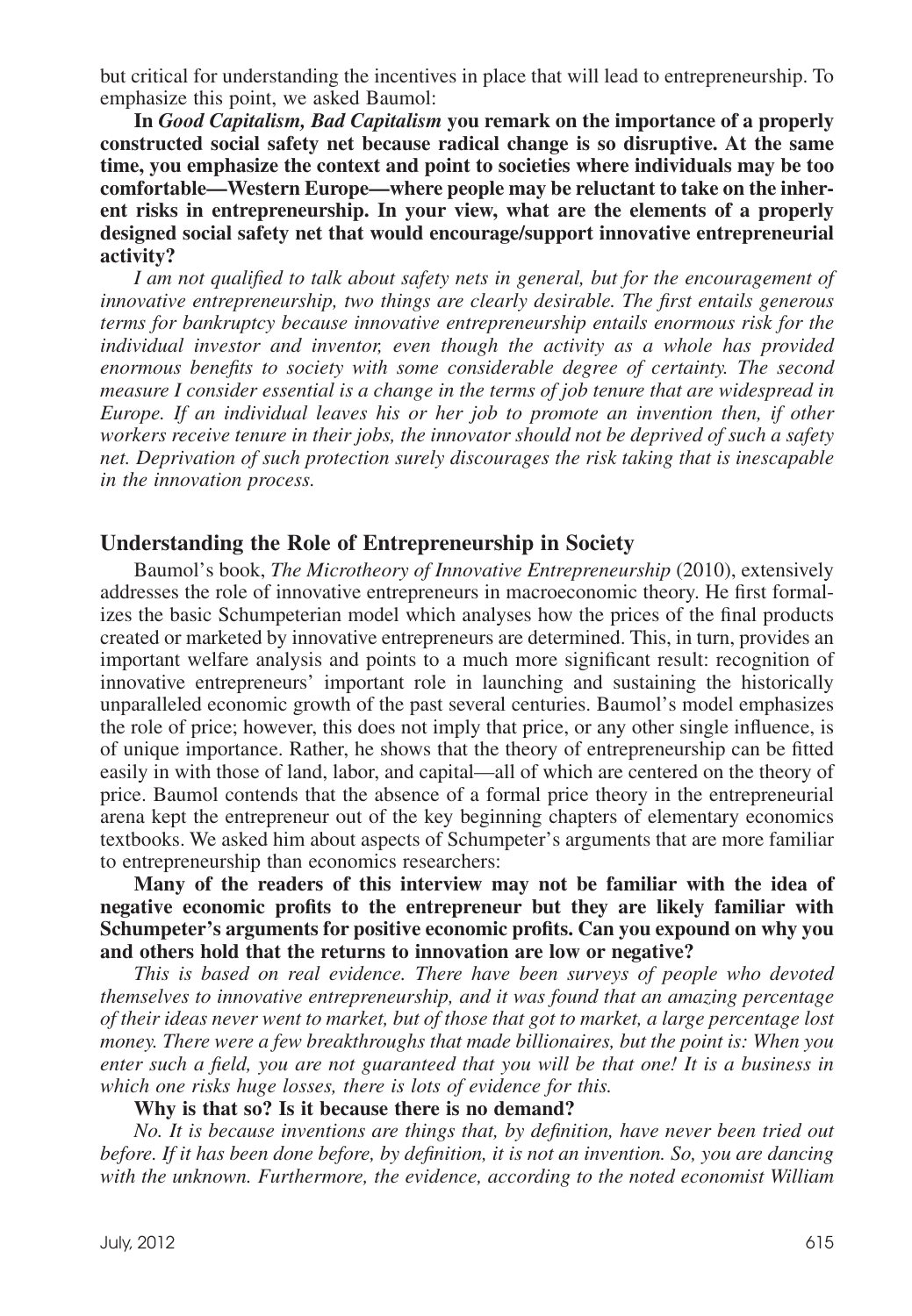*D. Nordhaus, is that of the total benefit of invention, roughly 3% goes to the inventor and to the people who invested in it. And I can give you very clear evidence as to the truth of this fact, in that per capita income in the United States has grown about 700% over the course of the century*, <sup>2</sup> *largely because of the result of invention—meaning that you and I live in conditions that our great-great-grandparents would not have dreamed of! It is all free gifts to us that were given by the inventors of the steam engine, of electricity, of the airplane, etc. So, when you think about it, the truth of that statement is almost obvious. I mean the poverty in which the world lived up to the middle of the nineteenth century. I mean the industrialized portion of the world, I am not talking about India or its equivalents. There were famines in Europe in which the streets were littered with the corpses of starving people on average every ten years, right through the seventeenth century. In the eighteenth century, the police were sometimes instructed to go past every house and knock at the door every day to make sure someone inside was still alive. And these were ordinary events. Regularly in the United States, in houses where you wrote with a steel point pen and an inkwell, the ink would freeze in the inkwell every winter and not only in private homes! In the Hall of Mirrors in Versailles, the king's sister-in-law tells of how the wine froze in their glasses at the dinner.*<sup>3</sup> *Now that's a change in standard of living that you do not understand, that I do not understand; it is so extreme. So the answer is not that the inventor got so little, but how much the rest of us got! And I have never patented an invention in my life!*

**Some argue that Schumpeter's notion of "creative destruction" imposes a cost on society, as perfectly usable products are prematurely consigned to obsolescence. Since this cost is not borne by the innovator, there is an over-investment in innovation that is not justified by the resulting social cost. You do not hold entirely with this viewpoint, why?**

*I agree with Schumpeter's observation on this point. Innovation is held back by the important externality that he describes. All I say in rebuttal here is that there is a countervailing externality (which may be less powerful in its effects). This is the fact that the cost of obsolescence of old technology is borne by its proprietor, who is apt to be a very different person from the inventor. The old technology may still be usable but can be driven from the market prematurely by the newer item because the holder of the patent thereby gains profits but the damage from premature obsolescence falls on others.*

In addressing the role of entrepreneurship in society, we could not miss the opportunity to ask Baumol his opinion on a topic that has gained increasing interest in the academic, political, business, and media spheres, namely social entrepreneurship:

**In recent years, social entrepreneurship where the firm's objective includes addressing unmet social needs and which is not limited to making profit has become increasing popular. What do you think of this trend? Is it a form of "innovative" entrepreneurship?**

*I think it is a good idea if investors are made fully aware of this orientation of the firm. But I have always had great reservations about giant corporations that pour vast amounts of other people's money into elections and causes dear to the hearts of management. For example, they may focus their largesse on right-wing causes, opposition to environmental protection, and so on.*

<sup>2.</sup> Interviewers' note: see Maddison (2003).

<sup>3.</sup> Interviewers' note: see Orléans (1880). La Princesse Palatine writing to la Raugrave Louise from Versailles, 5 March 1695: "Il fait si froid ici qu'à la table du roi le vin ainsi que l'eau gelaient dans les verres."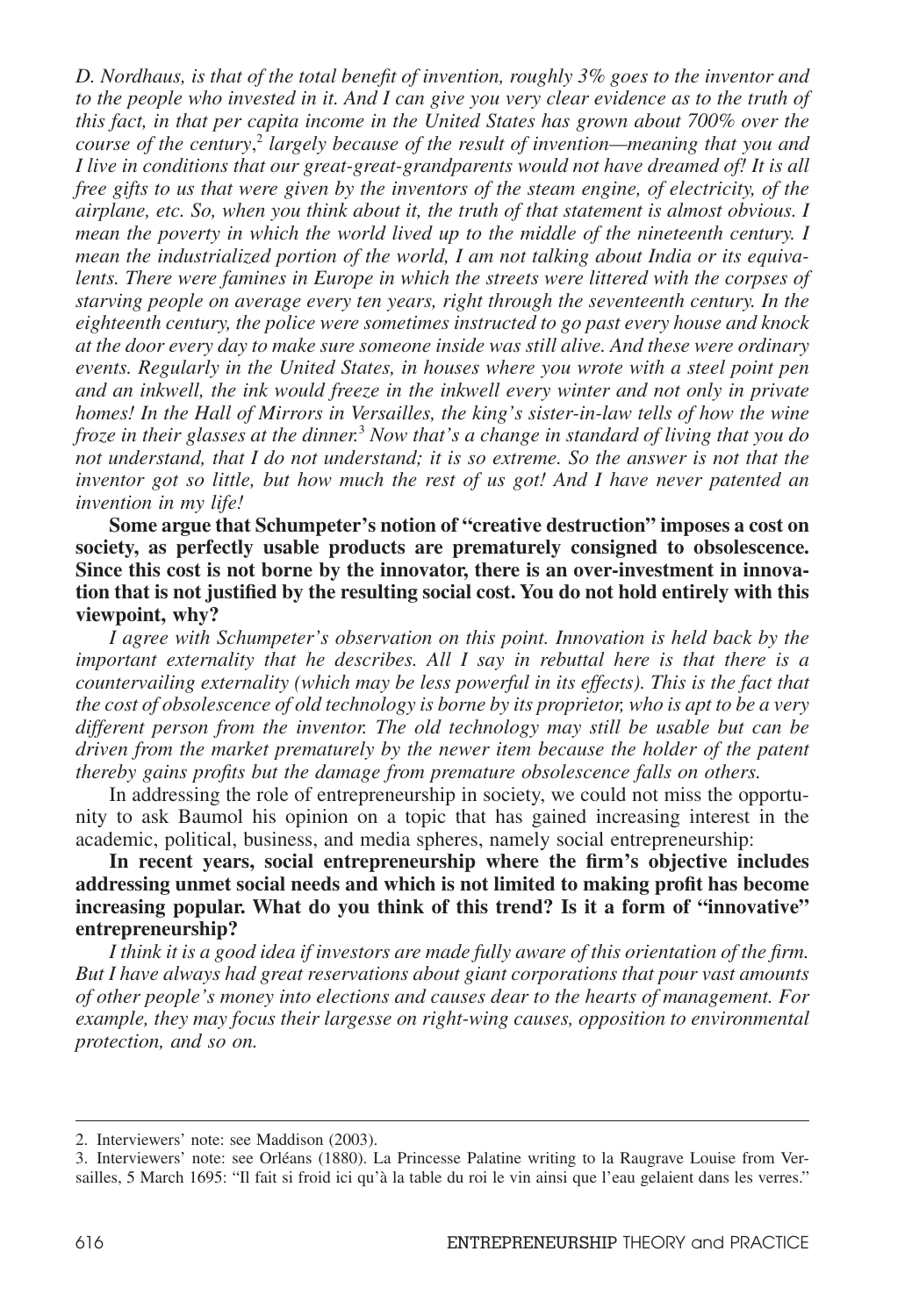**While recognizing the benefits of microcredit, you contend that "businesses backed by micro-credit are unlikely to be major engines of economic growth, especially if the micro-lenders themselves continue to be subsidized primarily by funds from governments or non-profit organizations."4 What can be done (if anything) to move to the next level of economic prosperity using this model?**

*Let me be clear. I am an advocate of microcredit as a very promising route out of poverty and as a contributor to prosperity. But I don't think it is an effective instrument for the recognition of promising invention proposals, or for undertaking the enormous risks they entail.*

*I think microfinancing is wonderful. I am not denigrating it. I am just saying that the microfinance activities and innovative activities are basically different, by and large, though there are exceptions. So, what I am saying is that the two—innovative entrepreneurship and replicative entrepreneurship—are both important, but for different reasons; one is not inferior to the other.*

### **The Role of Education and Innovative Entrepreneurship**

In addition to his theory-based entrepreneurship work, Baumol and his colleagues at NYU's Stern School of Business and Steinhardt School of Education are conducting a long-term research project that explores innovative entrepreneurship, and the educational practices and experiences that increase the likelihood that a student will eventually become an innovative entrepreneur. Early results (Mayhew, Simonoff, Wiesenfeld, Baumol, & Klein, 2011) show that taking an entrepreneurial course and the pedagogical strategies for teaching course content are significantly related to students' innovation intentions. We explored Baumol's beliefs on the role of entrepreneurship education:

**You have suggested that the next radical innovation is unlikely to be developed by, for instance, relatively uneducated individuals working in a garage. Why do you believe this to be true?**

*The reason I believe that more education will now and in the future be required for success in innovative entrepreneurship is the ever-compounding complexity of the inventions, as for example in the novel electronics of recent decades. It is the very process of innovation that cumulatively increases the complexity of innovations as time passes, and each new idea invites a more complex and sophisticated successor.*

**In your view, what government policies should be adopted to promote "innovative" entrepreneurship? Can we teach innovative entrepreneurship?**

*What I would certainly urge is government funding for research on how innovative entrepreneurship is taught because, as I keep emphasizing, we do not know what we are doing in the field. In fact, I announce it to the class in my course (on "innovative entrepreneurship" at NYU) that "you are the unfortunate attendees of the course in which the professor does not know what he is doing." But I am not worse than any other. The point is that we do not know what works in teaching innovative entrepreneurship. We are using certain teaching methods because our teachers used those methods, and that's exactly what eighteenth century doctors did. They used leeches and cupping because their teachers used leeches and cupping. I have never carried out any experiments to see what would work and it is about time, in this crucial area, that we begin to learn the effectiveness of what we are doing and how we should change our approaches.*

<sup>4.</sup> Baumol et al. (2007).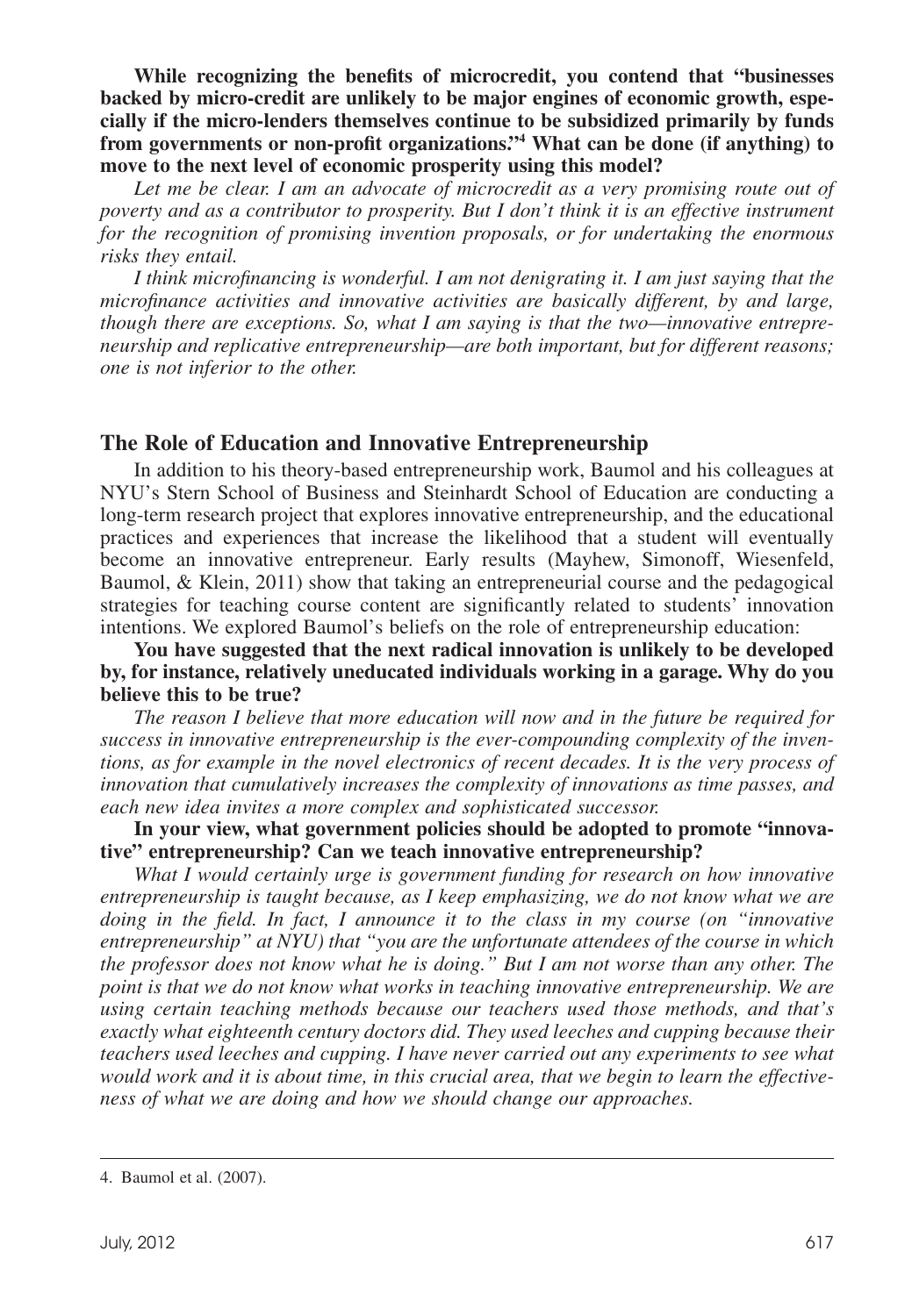Every fall semester at NYU, Baumol, in collaboration with former patent attorney Dean Alderucci, teaches a course entitled "Toward Careers in Innovative Entrepreneurship" with the mission to help students pursue career interests in innovation. One of the coauthors of this article had the chance to audit this course. In the course "syllabus," the professors clearly specify that "we have labeled this document a 'quasi syllabus' because, for reasons that will become clear, the content of this course cannot be predicted with certainty (. . .) Our unorthodox approach has been selected because it covers ground that is of great importance for you as prospective innovators, as well as for the future economy. It is not our main purpose to provide you with a set of standard materials for you to master and memorize but, rather, to stimulate in you the creativity and imagination that innovative entrepreneurship requires." In practice, this means that the feedback loop between the students and the professors is constant and that, at the end of the course, a whole session is dedicated to debriefing and sharing ideas for improvement. In a way, the course is almost cocreated with students.

On an anecdotal note, Baumol loves sharing stories in the classroom, be they based on personal experience or historical facts. For instance, in discussing institutions that foster innovations such as the patent system, Baumol will tell the students that, a few centuries ago in the U.K., to apply for an invention, an entrepreneur had to go through seven steps that included getting two signatures from the King himself! Or that the origin of the word "patent" refers to a type of royal letter that was meant to be obvious and clear to everybody, in opposition to a "closed" letter. Or that 70,000 patents and more than a thousand patent holders were needed to produce the computers that we are using today. Baumol's recipe to make his lectures fascinating partly lies in the subtle mingling of history with economic interpretations of entrepreneurship and innovation. This aroused our curiosity, and we wanted to explore Baumol's other sources of inspiration and research streams of interest.

#### **Emergent Issues for Entrepreneurship Research**

Zachary and Mishra (2011) argue that researchers need to cast a wide conceptual/ theoretical net and need to think more comprehensively using varied and innovative multidisciplinary approaches. Current research is often too narrowly defined with limited views of the context of entrepreneurship. Further, the entrepreneurship discipline needs to identify, understand, and include relevant related fields of inquiry. Clearly, no single disciplinary framework can explain the entirety of entrepreneurial phenomena. However, multidisciplinary perspectives, for example leveraging psychology, sociology, and economics, are needed to explain the world around us. An excellent example is Baumol's latest book (2010) about which we had several questions:

**Building on the work of Joseph Schumpeter, you are recognized one of the "fathers" of entrepreneurship through your work noting that traditional microeconomic theory holds a place for "prices" and "firms" but not for that important engine of innovation, the entrepreneur. In your opinion, what are the outstanding questions yet to be answered in entrepreneurship research?**

*All the microeconomists recognize the importance of entrepreneurship. And having said that much, they are silent. The reason is not ill-will or misunderstanding, but because entrepreneurship, or innovative entrepreneurship, does not lend itself to conventional methods of research and analysis. In conventional analysis you see if you plant 100 orange trees, or 150, or 175 instead, how much the costs will increase and how much the revenues will increase; and you can count the number of oranges, and check whether or not they are all the same size, more or less. But two inventions, by definition, if they are*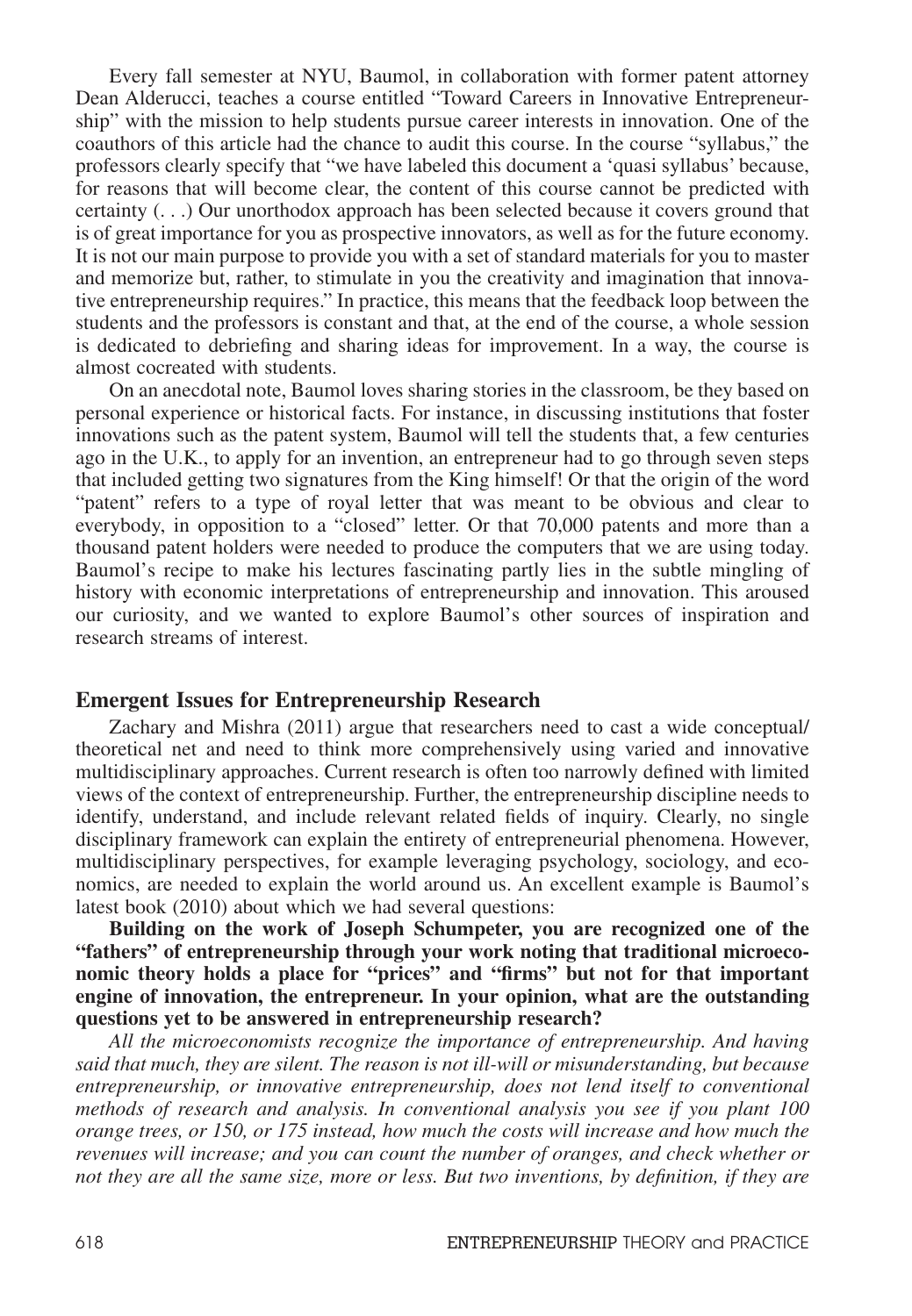*the same are not inventions! So, by definition, you can't add them up, you can't have simple statistics. It is nobody's fault . . . and I am foolish enough to think that I made a breakthrough getting around that problem in my last book.*<sup>5</sup> *But that may be selfdelusion...*

**One of the goals of our interview with you is to also promote future research in entrepreneurship, with a focus on many of your notable contributions in moving the field forward. Given the multi-disciplinary nature of our field, we would enjoy hearing more of your thoughts on the intersection of the other disciplines you mentioned in informing us about future opportunities for entrepreneurship research. What could be an addressable research question based on the intersection between economics and sociology? Between the intersection of economics and political science? And finally, between the intersection of economics and engineering?**

*The answer is that the work of the innovative entrepreneur is a process that involves all of these disciplines. For example, a breakthrough by a group of engineers still must face up to the probable reactions to the resulting product by society. After all, the process of innovation involves several distinct steps. First, the design of something that works; second, the modification of that prototype to meet the needs of the consuming public; and third, the preparation for further improvement, as experience in utilization accumulates. It is clear that step 1 involves the engineer, while step 2 brings in the analyst of social behavior, as well as the entrepreneur who understands the working of markets. The details of these stages are totally heterogeneous, so that the one common characteristic is the need for flexibility and the willingness to depart from any, and possibly all, rigidly laid out patterns.*

#### **What are some of the key issues in entrepreneurship that should be addressed in the future?**

*How does society provide the right incentives for encouragement of entrepreneurial activity, activity that contributes to economic growth and job creation, as well as improvement in the education of entrepreneurs, particularly entrepreneurs whose focus is innovation.*

#### **What advice would you give to young scholars of entrepreneurship?**

*I hesitate to answer this, but I would urge them to get some technical training in fields like engineering, but not too much for fear of undermining their creativity and imagination. An early job in an enterprise that focuses on innovation is evidently desirable, but obviously not always easy.*

Baumol's current projects focus on both entrepreneurship and other economics topics. As already noted, one ongoing research project that is being conducted in conjunction with colleagues at NYU examines the influence of college teaching approaches on intention to innovate among students. Professors Baumol and Alderucci are also at work on a book that will make recommendations for using market-based incentives to improve several aspects of the U.S. patent system, thereby expediting the patenting process and facilitating the work of innovative entrepreneurs. Baumol's other notable projects include a comparative study of education systems worldwide, analyzing how the cost disease is affecting education quality and costs, organizing a special session on entrepreneurship at the spring 2012 meetings of the American Philosophical Society.

Finally, Baumol and coauthors at NYU's medical school, IBM, and the Rockefeller Foundation have just completed work on a book that revisits Baumol's early work on the "cost disease"—a theory that explains why costs in some labor-intensive sectors of

<sup>5.</sup> Interviewers' note: Baumol (2010).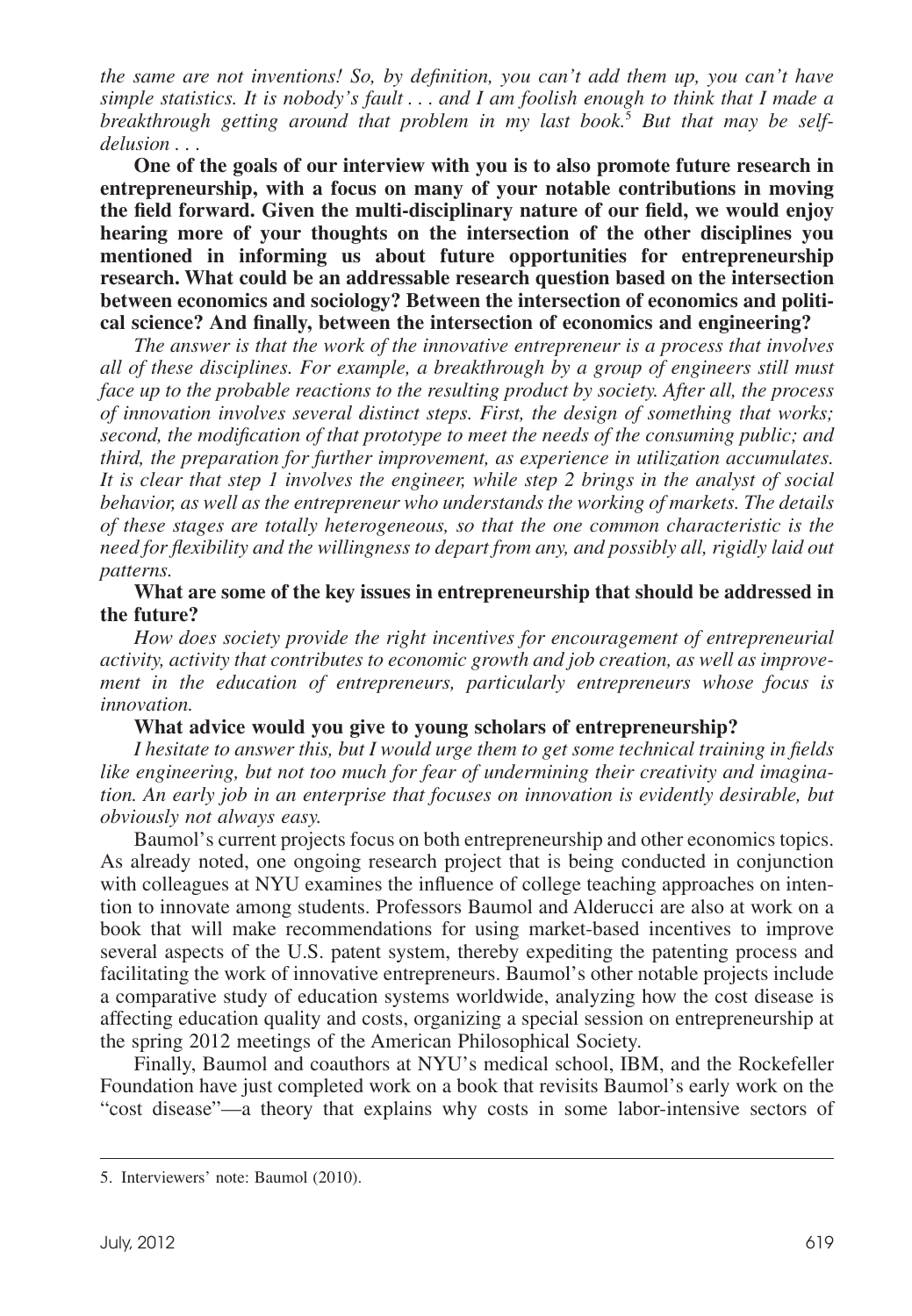the economy (e.g., health care, education, the performing arts, etc.) must increase steadily at a rate faster than average (i.e., the rate of inflation), while costs in other sectors rise more slowly or not at all. While the pace of rising costs is sure to raise difficult political issues and is not easily slowed, the book shows that the economy's rising productivity is virtually certain to ensure affordability of effective health care and other services. That book, to be published by Yale University Press, is tentatively scheduled for release in summer 2012.

Entrepreneurship research foci change over time (Schildt, Zahra, & Sillanpää, 2006). Since part of our intent is to prompt, nudge, and encourage richer and deeper explorations into this interdisciplinary field of research that is the study of entrepreneurship, we attempted to identify additional important themes, related theoretical perspectives, and research questions for each entrepreneurship domain addressed during our meetings with Baumol (Table 1).

First, there is a considerable difference between "replicative" entrepreneurs, those who produce or sell a good or service that is already available through other sources and who generally undertake starting the new business as a financial means of support, and those "innovative" entrepreneurs who engage in commercial activities based on a new product, service, or method of production or delivery. While the former clearly has benefits in terms of poverty alleviation and is a means for those with little capital, education, or experience to earn a living, it is clearly the latter group that is of interest to economic growth, and thus presents the greatest challenges from a research perspective.

When considering the current state of opportunity recognition research, it is imperative to do so in the context of the economic, cultural, and environment in which it was studied. Again, referring to Baumol et al. (2007), there are at least four different types of capitalism: (1) state-guided capitalism in which the government tries to guide the market by supporting "winners" (consider banks in China, India, Japan, and Germany); (2) oligarchic capitalism in which the bulk of power and wealth is held by a small group of individuals and families (consider the old Soviet bloc, Latin America, Arabic Middle East); (3) big-firm capitalism where most significant economic activity is carried out by established giant firms (consider continental Europe, Japan, Korea, pockets of the United States); and (4) entrepreneurial capitalism where a significant role is played by small innovative firms (consider Ireland, Israel, and pockets of the U.K. and United States). To compare entrepreneurship opportunity recognition across these economic systems without controlling for milieu is inappropriate.

Perhaps the single most fertile area is that of entrepreneurship in society. Given the current financial crisis, clearly, more individuals and firms will start to address issues of market and government failures. That is, how can the entrepreneur help address some of society's most pressing problems? We have seen in recent years two different approaches to this problem. The first is the emergence of the "social entrepreneur" who attempts to operate within the capitalist system and maximize the double or triple bottom line. The second approach is that best exemplified by Muhammad Yunus (2010) and his advocacy of a new social non-dividend business model based upon the goal not to get rich but to enrich one's life by helping others especially the impoverished. In either case, measuring the impact and effectiveness of the enterprise within the social context is of crucial importance.

Last but not least, there is the issue of entrepreneurship education. Clearly, the difference referred to above between social entrepreneurs and social businesses challenges the underlying capitalist paradigm taught in most Western business schools. Further, given the interdisciplinary nature of the subject, the early success of workshops or labs designed to inspire and develop innovation leaders recognizes the importance of the blending of the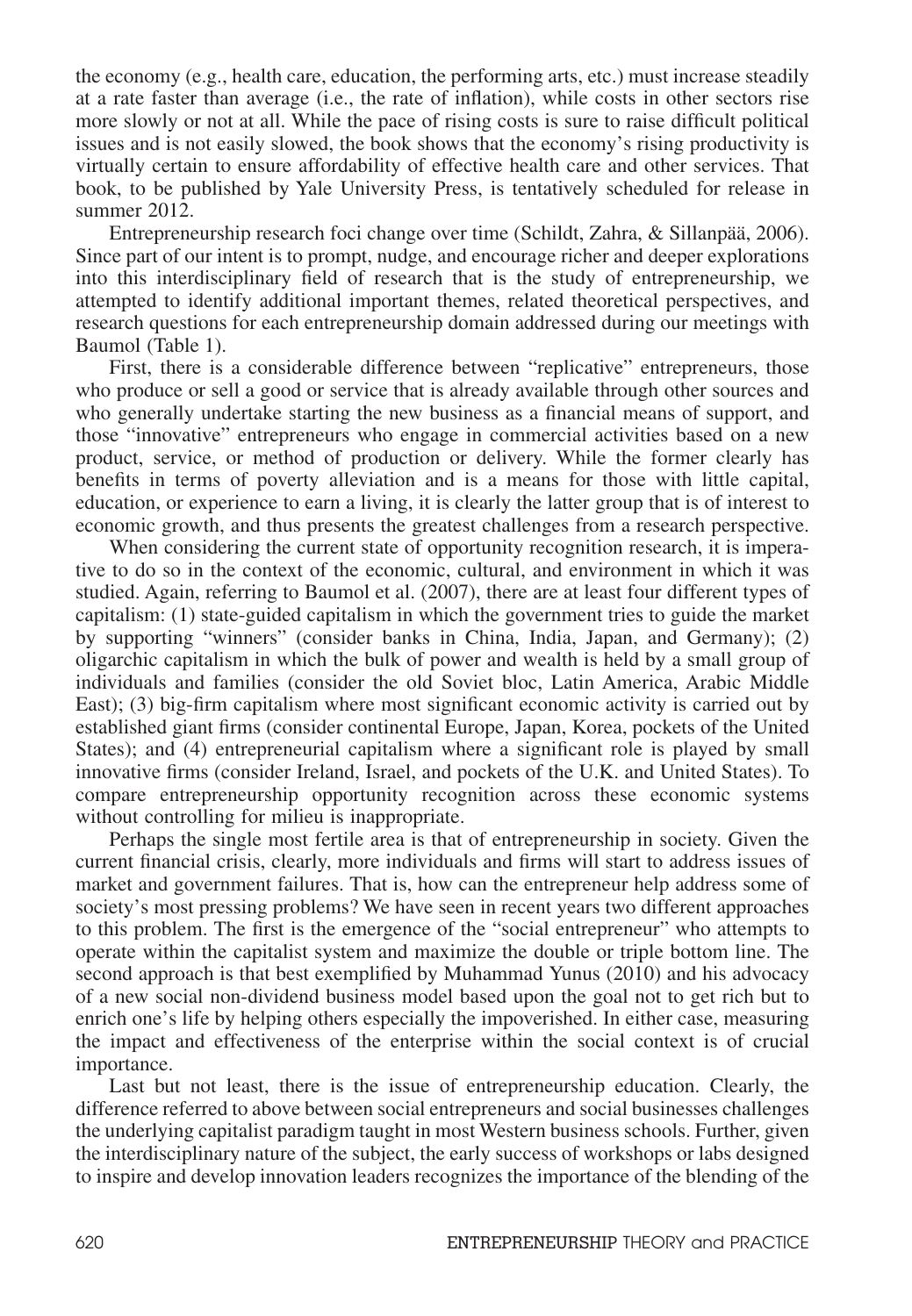| Entrepreneurship<br>domain area                         | Key themes                                                                                                                                                                                                                                                                             | Enabling<br>theory/dominant<br>perspective                                                                                                                                                                                    | Representative research questions                                                                                                                                                                                                                                                                                                                                                                                                                                                                                                                                                                            |
|---------------------------------------------------------|----------------------------------------------------------------------------------------------------------------------------------------------------------------------------------------------------------------------------------------------------------------------------------------|-------------------------------------------------------------------------------------------------------------------------------------------------------------------------------------------------------------------------------|--------------------------------------------------------------------------------------------------------------------------------------------------------------------------------------------------------------------------------------------------------------------------------------------------------------------------------------------------------------------------------------------------------------------------------------------------------------------------------------------------------------------------------------------------------------------------------------------------------------|
| Redefining<br>entrepreneurial<br>behavior               | • Replicative versus innovative<br>entrepreneurship<br>• Productive versus<br>unproductive<br>entrepreneurship                                                                                                                                                                         | • Entrepreneurial orientation<br>• Cognitive psychology<br>(heuristics, biases)<br>• Informational economics<br>• Decision-making theory<br>• Leadership theory<br>• Motivation theory<br>• Group dynamics                    | How is the search process different between<br>replicative and innovative entrepreneurs?<br>Do innovative entrepreneurs rely on a different set of<br>cognitive skills and heuristics?<br>What specific behaviors and actions lead to innovative<br>entrepreneurship (while accounting for many<br>already identified in Baumol's research)?<br>What conditions lead to productive versus<br>unproductive entrepreneurship? Do they differ and,<br>if so, how?                                                                                                                                               |
| Entrepreneurship in<br>context                          | • Economic foundations for a<br>successful entrepreneurial<br>economy<br>• Types of capitalism (e.g.,<br>level of government<br>direction)<br>• Role of institutions (e.g.,<br>private vs. public, national<br>vs. local, informal vs.<br>formal)<br>• Cultural aspects (e.g., role of | • Institutional theory<br>• Transaction cost theory<br>· Resource-based view<br>• Dynamic capabilities<br>• Resource dependence theory<br>• Network embeddedness<br>• Systems theory<br>• Comparative advantage of<br>nations | What economic conditions are most conducive for the<br>development of a successful entrepreneurial<br>economy?<br>What role do government and regulatory institutions<br>play in the development of entrepreneurial firms?<br>What forms of capitalism are seen within similar and<br>different country environments?<br>How are informal networks developed and supported<br>within an entrepreneur's enclave?<br>What combination of resources is needed to sustain<br>the growth and pace of innovation?                                                                                                  |
| Role of<br>entrepreneurship<br>in society               | religion, family)<br>• Positive/negative economic<br>profits to the entrepreneur<br>• Expanding role of the<br>entrepreneur<br>• Social entrepreneurship:<br>addressing unmet social<br>needs/problems                                                                                 | • Theory of externalities<br>• Social embeddedness theory<br>• Stakeholder theory<br>• Agency theory<br>• Corporate social<br>responsibility perspective<br>• Triple bottom line<br>perspectives                              | Because new venture firms are not restricted by<br>established facilities, equipment, and production<br>technologies, do they have advantages to operate<br>sustainably?<br>What is the impact of (social) entrepreneurs on<br>society and how can it be measured?                                                                                                                                                                                                                                                                                                                                           |
| Role of education<br>and innovative<br>entrepreneurship | • Teaching innovative<br>entrepreneurship<br>• Teaching different types of<br>entrepreneurship (e.g., social,<br>female, rural)<br>• Teaching entrepreneurship in<br>context, what background is<br>needed, where do we start?<br>Is there a logical progression<br>to the material?   | • Behaviorist orientation to<br>learning<br>• Cognitive orientation to<br>learning<br>• Social/situational orientation<br>to learning                                                                                         | What role can entrepreneurship education play in the<br>development of innovative entrepreneurship?<br>What new or emergent pedagogical methods can be<br>used to encourage and support entrepreneurship<br>innovation?<br>How can previous learnings and failures of<br>entrepreneurs' real-time decision making be<br>integrated within the entrepreneurship classroom?<br>What function should universities have in the funding<br>and sustainability of entrepreneurial firms?<br>How should multidisciplinary entrepreneurship<br>programs be structured?                                               |
| Emergent issues in<br>entrepreneurship<br>research      | • Multidisciplinary approach:<br>opportunities and challenges<br>• The role of subsidies and/or<br>taxes to promote<br>entrepreneurship<br>• Issues in rent-seeking                                                                                                                    | • Psychology (e.g., regulatory<br>focus)<br>· Sociology (e.g., stratification)<br>• Public choice<br>• Political science (e.g.,<br>varieties of capitalism)                                                                   | Does public decision making conflict with the<br>preferences of the general public? (e.g., poverty<br>alleviation vs. future prosperity)<br>Do innovative entrepreneurs face<br>incentives/disincentives due to artificial scarcity,<br>externalities, taxes or subsidies, and binding price<br>ceilings or floors?<br>Can the application of economic analysis (decision<br>theory and game theory) to the political<br>decision-making process reveal certain systematic<br>trends toward inefficient government policies for<br>entrepreneurship?<br>Is there a role for entrepreneurship advocacy groups |

# Potential Research Opportunities in Entrepreneurship

to lobbying the government to implement specific

policies?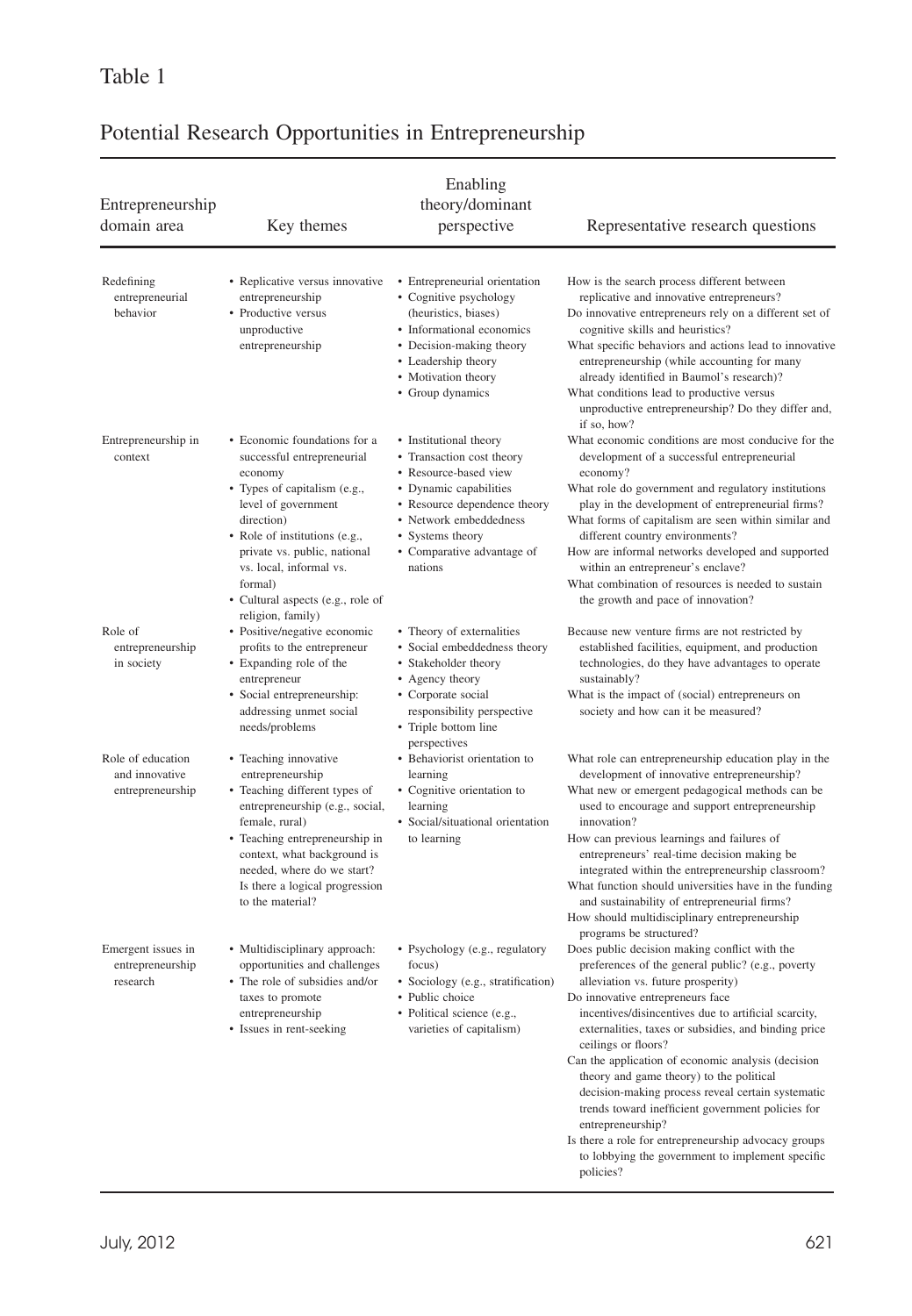social and business realities. As Baumol points out in his class on innovative entrepreneurship, students "*are the unfortunate attendees of the course in which the professor does not know what he is doing.*"

#### **William Baumol: The Family Man, the Artist, the Writer**

Will Baumol and his wife Hilda celebrated their 70th wedding anniversary in 2011, and have two children and two grandchildren. Among his many publications are articles on art history and the lives of composers cowritten with Hilda. Will also sculpts and has exhibited his art at many conferences around the world. Five of his paintings were purchased right off the walls, and one wooden sculpture was purchased from the NYU lobby; all for nominal fees.

A collaborator for 22 years, reflecting on her association with Will, commented on his view of other people's reaction to his art, his writing style, and his general approach to life:

. . . He finds it all amusing. He never wants money, but the buyers insist! Art is his hobby. It brings him pleasure. When someone offers to purchase his work, he is always humbled . . . Will writes mostly from inspiration. The problem is Will is inspired by almost everything; conversations at meals with colleagues, newspaper articles and books he has read, etc. He also writes upon request, receiving invitations to contribute to literary projects several times a year. He is a skillful writer, a knowledgeable economist, and normally completes his contribution before or right on schedule. Who wouldn't want to work with someone like that? . . . Will is always eager to debate new ideas. He is an eternally curious. He does not pretend to be right on everything and encourages his peers, and his students, to disagree with him. Despite his extraordinary achievements, Will remains an extremely modest person and he does not take himself seriously. For instance, he will tell you that he is the one who must have a "problem" because he has never argued with any co-authors in his entire career, and that all became good friends. His sense of humor is one of his many good character traits.

Will Baumol's personality is well reflected in his answers to our last questions about the secret to his great productivity:

#### **How do you manage to keep a balance between both activities?**

*I can tell you one thing in which I can claim objectively to be superior—that is, I write faster than anyone I have ever met. I type now, I used to write. It speeds up quantity, not quality. That I can claim as having objective evidence.*

**When you have finished writing a chapter, for instance, do you need to review it?** *I can tell you that I change it but there have been many times when I did not.*

#### **Conclusion and Contributions**

This interview and commentary sought to address several key issues in entrepreneurship in order to move the field toward a more comprehensive, multidisciplinary approach of the phenomenon. We did so by highlighting William Baumol's contributions and gaining his personal insights during a series of exclusive interviews. We emphasize the multilevel approach that entrepreneurship research should adopt, for instance by studying the effect of entrepreneurial activities on economic growth. We also pointed out that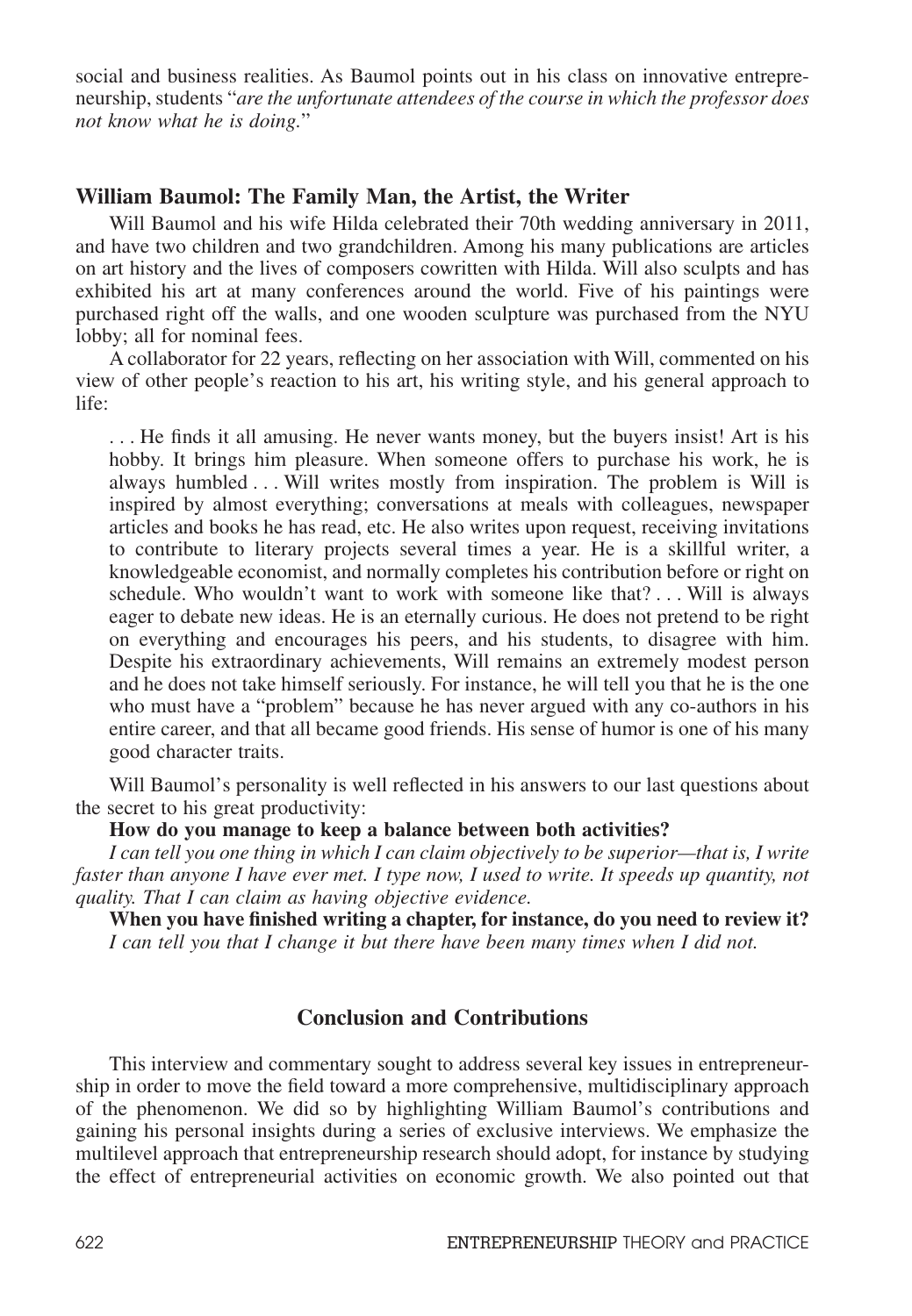assumptions underlying entrepreneurship research are too often unstated, rendering comparison between different studies difficult, particularly in the case of cross-country comparisons; therefore, entrepreneurial activities should be studied in context. With regard to this issue, Baumol et al. (2007) suggested a typology of four types of capitalism helpful to understand entrepreneurship within context and, as a consequence, to adopt the relevant measures and policies to encourage it. Given the role that entrepreneurship can have in dealing with societal problems, it makes even more sense to take context into account when studying the phenomenon.

We also suggested that innovation is more likely to be driven by fine-tuned educational methods than the conventional ones. Baumol argues for more experiments and government support of research on ways to improve the teaching of innovative entrepreneurship, since there is little evidence on what works and what does not.

This paper seeks to contribute to the development of the field of entrepreneurship at least at two levels. First, we highlighted several ongoing important issues in the field and proposed, thanks to insights gained from our readings of Baumol's works and our interviews with Baumol himself, some promising future research avenues. Second, we reinforced the view that entrepreneurship must be studied in context, from a multidisciplinary perspective and using multiple levels of analysis.

Our discussion with Baumol emphasized that entrepreneurship must be viewed as a multifaceted phenomenon that will differ depending on the context, in its level of innovation, and its impact on society. Consequently, entrepreneurship as a field of research requires the development of an encompassing paradigm, appropriate educational methods, and study of the institutions that provide the most desirable incentives. We hope that this reflection with one of the fathers of entrepreneurship will lead the community of entrepreneurship researchers and educators to move in that direction.

#### **REFERENCES**

Austin, J., Stevenson, H., & Wei-Skillern, J. (2006). Social and commercial entrepreneurship: Same, different, or both? *Entrepreneurship Theory and Practice*, *30*(1), 1–22.

Baumol, W.J. (1968). Entrepreneurship in economic theory. *The American Economic Review*, *58*(2), 64–71.

Baumol, W.J. (2010). *The microtheory of innovative entrepreneurship*. Princeton, NJ: Princeton University Press.

Baumol, W.J., Litan, R.E., & Schramm, C.J. (2007). *Good capitalism, bad capitalism, and the economics of growth and prosperity*. New Haven, CT: Yale University Press.

Blackburn, R. & Kovalainen, A. (2009). Research entrepreneurship and small firms: Past, present and future. *International Journal of Management Reviews*, *11*(2), 127–148.

Davidsson, P. (2009). *The entrepreneurship research challenge*. Cheltenham, U.K.: Edward Elgar Publications.

Davidsson, P. & Wiklund, J. (2001). Levels of analysis in entrepreneurship research: Current research practice and suggestions for the future. *Entrepreneurship Theory and Practice*, *25*(4), 81–100.

Gartner, W.B. (1988). "Who is an entrepreneur?" is the wrong question. *Entrepreneurship Theory and Practice*, *13*(4), 47–67.

Greenwood, R. & Suddaby, R. (2006). Institutional entrepreneurship in mature fields: The big five accounting firms. *Academy of Management Journal*, *49*(1), 27–48.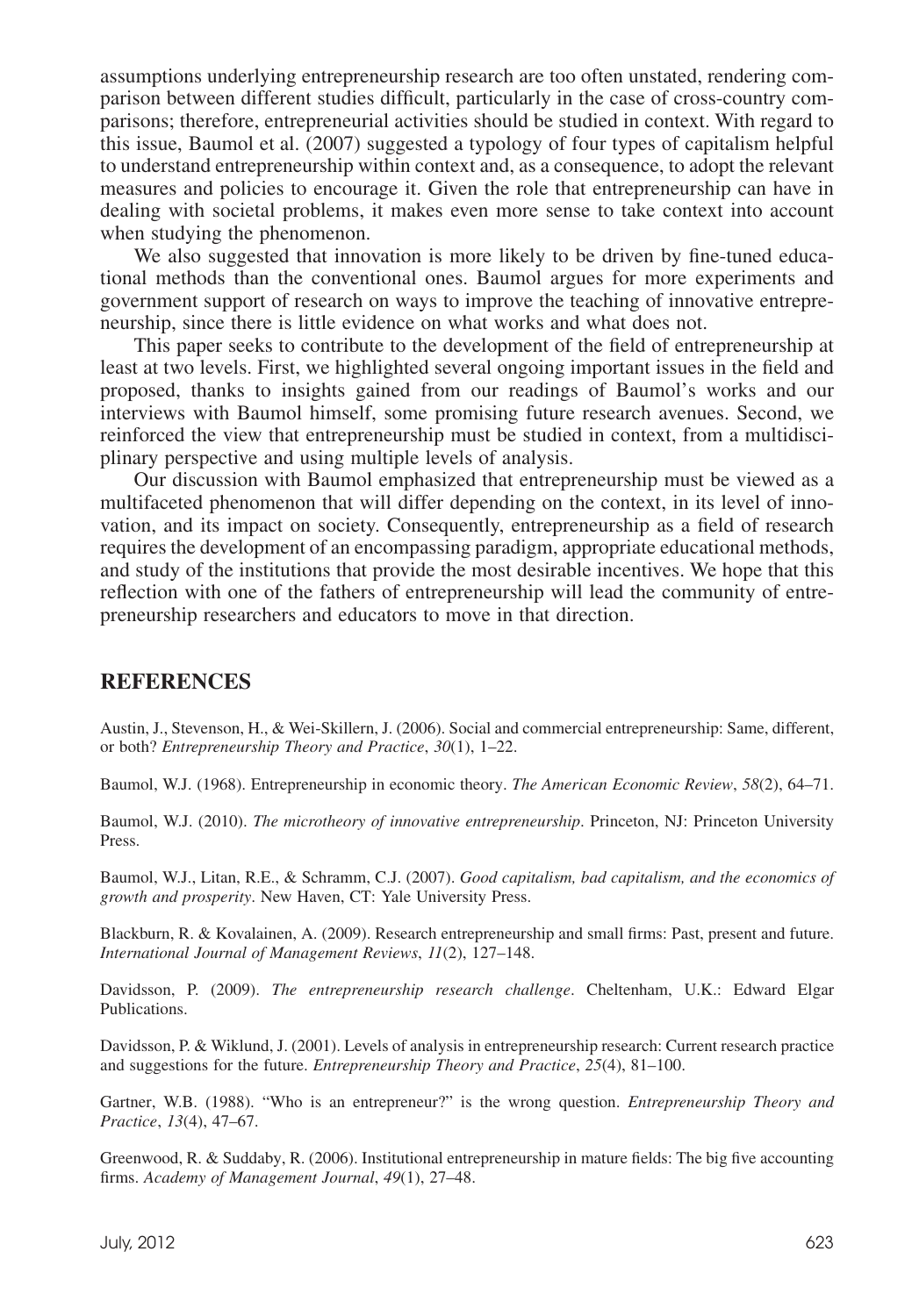Haltiwanger, J., Jarmin, R.S., & Miranda, J. (2010). *Who creates jobs? Small vs. large vs. young*. Washington, DC: Center for Economic Studies, U.S. Census Bureau.

Krueger, A.B. (2001). An interview with William J. Baumol. *Journal of Economic Perspectives*, *15*(3), 211–231.

Low, M.B. & MacMillan, I.C. (1988). Entrepreneurship: Past research and future challenges. *Journal of Management*, *14*(2), 139–161.

Maddison, A. (2003). *The world economy: Historical statistics*. Paris, France: OECD.

Maguire, S., Hardy, C., & Lawrence, T. (2004). Institutional entrepreneurship in emerging fields: HIV/AIDS treatment advocacy in Canada. *Academy of Management Journal*, *47*(5), 657–679.

Mair, J. & Marti, I. (2006). Social entrepreneurship research: A source of explanation, prediction, and delight. *Journal of World Business*, *41*(1), 36–44.

Mayhew, M., Simonoff, J.S., Wiesenfeld, B., Baumol, W.J., & Klein, M.W. (2011). The influence of college on intentions to innovate among undergraduate students. Presented at the American Educational Research Association Annual Meeting, New Orleans, LA, April 8.

McMullen, J. (2011). Delineating the domain of development entrepreneurship: A market-based approach to facilitating inclusive economic growth. *Entrepreneurship Theory and Practice*, *35*(1), 185–193.

Orléans, Charlotte-Elizabeth. (1880). *Correspondance de Madame La Duchesse d'Orléans*. Ernest Jaeglé, ed. and transl. Pairs: Quantin.

Sarasvathy, S. & Venkataraman, S. (2011). Entrepreneurship as method: Open questions for an entrepreneurial future. *Entrepreneurship Theory and Practice*, *35*(1), 113–135.

Schildt, H.A., Zahra, S.A., & Sillanpää, A. (2006). Scholarly communities in entrepreneurship research: A co-citation analysis. *Entrepreneurship Theory and Practice*, *30*(5), 399–416.

Schumpeter, J.A. (1911, English translation, 1936). *The theory of economic development*. Cambridge, MA: Harvard University Press.

Shane, S. & Venkataraman, S. (2000). The promise of entrepreneurship as a field of research. *Academy of Management Review*, *25*(1), 211–226.

Shepherd, D. & Patzelt, H. (2011). The new field of sustainable entrepreneurship: Studying entrepreneurial action linking "what is to be sustained" with "what is to be developed." *Entrepreneurship Theory and Practice*, *35*(1), 137–163.

Silva, E.G. & Teixeira, A.A. (2008). Surveying structural change: Seminal contributions and a bibliometric account. *Structural Change and Economic Dynamics*, *19*(4), 273–300.

Terjesen, S., Hessels, J., & Li, D. (2011). Comparative international entrepreneurship research: A review and agenda. Presented at Academy of Management, San Antonio, TX.

Welter, F. (2011). Contextualizing entrepreneurship: Conceptual challenges and ways forward. *Entrepreneurship Theory and Practice*, *35*(1), 165–184.

Wiklund, J., Davidsson, P., Audretsch, D.B., & Karlsson, C. (2011). The future of entrepreneurship research. *Entrepreneurship Theory and Practice*, *35*(1), 1–9.

Yunus, M. (2010). *Building social business: The new kind of capitalism that serves humanity's most pressing needs*. New York: Public Affairs.

Zachary, R.K. & Mishra, C.S. (2010). Entrepreneurship research today and beyond: Hidden in plain sight! *Journal of Small Business Management*, *48*(4), 471–474.